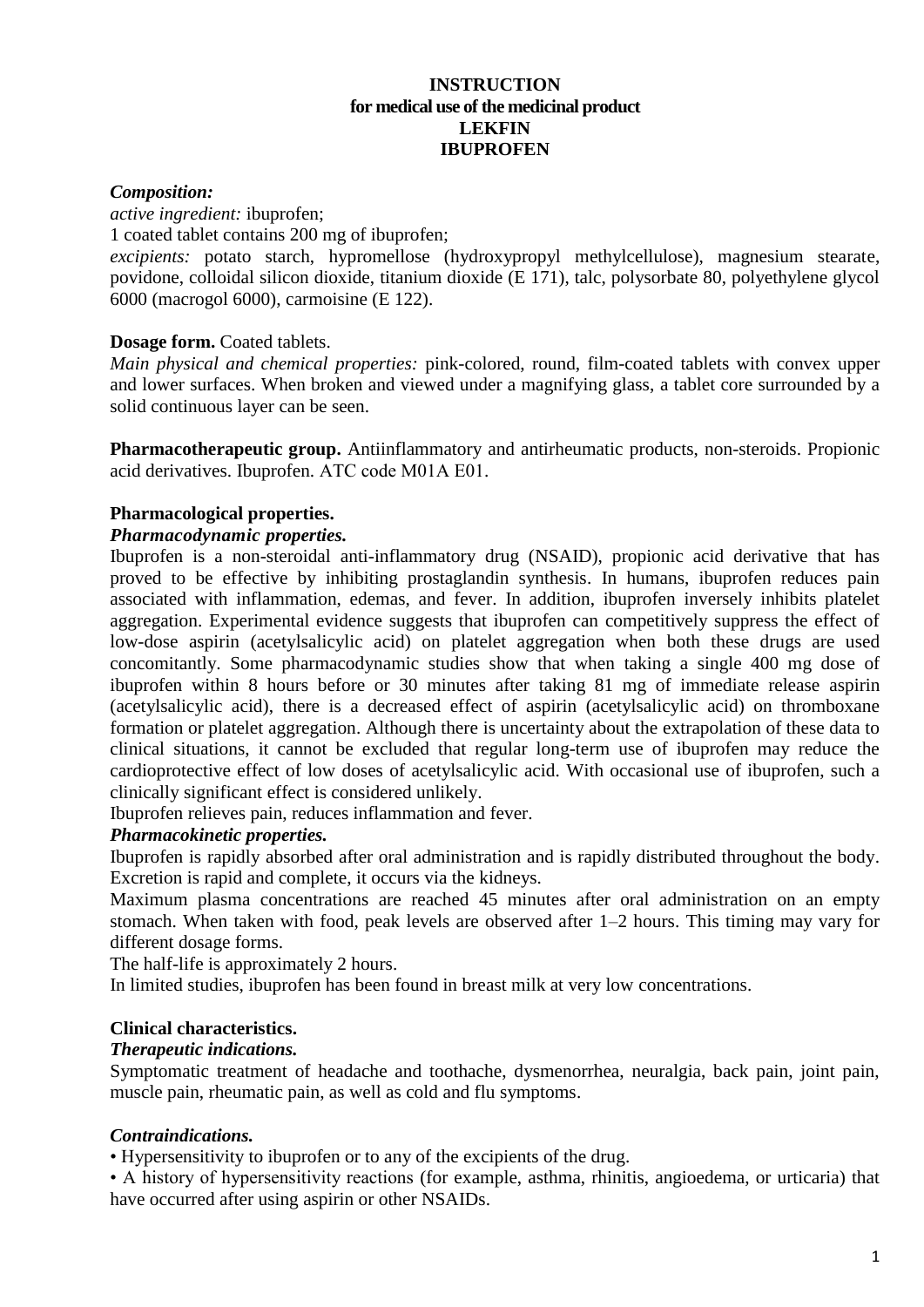• Peptic ulcer or duodenal ulcer / active bleeding or a history of relapses (two or more severe episodes of confirmed peptic ulcer or bleeding).

- A history of gastrointestinal bleeding or perforation associated with NSAID use.
- Severe heart failure (NYHA class IV), severe renal failure, or severe liver failure.
- The last trimester of pregnancy.
- Active inflammatory bowel disease.
- Hemorrhagic diathesis or other blood clotting disorders.

#### *Interaction with other medicinal products and other types of interactions.*

Ibuprofen, like other NSAIDs, should not be used in combination with:

- *aspirin (acetylsalicylic acid)*: it is usually not recommended to use ibuprofen at the same time as acetylsalicylic acid because of the potential increase of adverse reactions, unless a physician has prescribed aspirin in a low dose (no more than 75 mg per day).

Experimental data indicate that ibuprofen can competitively suppress the effect of low-dose aspirin (acetylsalicylic acid) on platelet aggregation in case of their simultaneous use. Although there is uncertainty about the extrapolation of these data to clinical situations, it cannot be excluded that regular long-term use of ibuprofen may reduce the cardioprotective effect of low doses of acetylsalicylic acid. With occasional use of ibuprofen, such a clinically significant effect is considered unlikely;

- *other NSAIDs, including selective cyclooxygenase-2 inhibitors*: the simultaneous use of two or more NSAIDs should be avoided, as this may increase the risk of adverse reactions.

Ibuprofen should be used with caution when combined with the following drugs:

- *corticosteroids*: increased risk of ulcers or bleeding in the gastrointestinal tract;

- *antihypertensive drugs and diuretics*: NSAIDs can reduce the effect of these drugs. In some patients with impaired renal function (for example, in patients with dehydration or in elderly patients), the simultaneous use of an ACE inhibitor or an angiotensin II antagonist with the drugs that inhibit cyclooxygenase, can lead to further deterioration of renal function, including possible acute renal failure, which is usually reversible. The advisability of such combinations in patients using coxibs simultaneously with ACE inhibitors or angiotensin II antagonists should be considered. Therefore, such combinations should be used with caution, especially in the elderly patients. If treatment is necessary, ensure that the patient is sufficiently hydrated and take into account the need to monitor renal function at the beginning of combination therapy, as well as with a certain frequency thereafter. Diuretics may increase the risk of nephrotoxic effects of NSAIDs;

- *anticoagulants:* NSAIDs can enhance the effect of anticoagulants such as warfarin;

- *antiplatelet agents and selective serotonin reuptake inhibitors:* increased risk of gastrointestinal bleeding;

- *cardiac glycosides:* NSAIDs can increase cardiac dysfunction, decrease renal glomerular filtration function and increase the level of glycosides in blood plasma;

- *lithium:* there is evidence of a potential increase in plasma lithium levels;

- *methotrexate:* there is evidence of a potential increase in plasma methotrexate levels;

- *cyclosporine:* increased risk of nephrotoxicity;

- *mifepristone:* NSAIDs should not be used earlier than 8-12 days after mifepristone, since NSAIDs can reduce the effectiveness of mifepristone;

- *tacrolimus:* the risk of nephrotoxicity may increase with the simultaneous use of NSAIDs and tacrolimus;

- *zidovudine:* an increased risk of hematological toxicity with the combined use of zidovudine and NSAIDs. An increase in the risk of hemarthrosis and hematoma has been recorded in HIV-infected patients with hemophilia who received concomitant treatment with zidovudine and ibuprofen;

- *quinolone antibiotics:* patients who simultaneously take NSAIDs and quinolone antibiotics may have an increased risk of cramps.

# *Special warnings and precautions for use.*

Side effects can be minimized by using the lowest effective dose needed to relieve symptoms for a short period of time.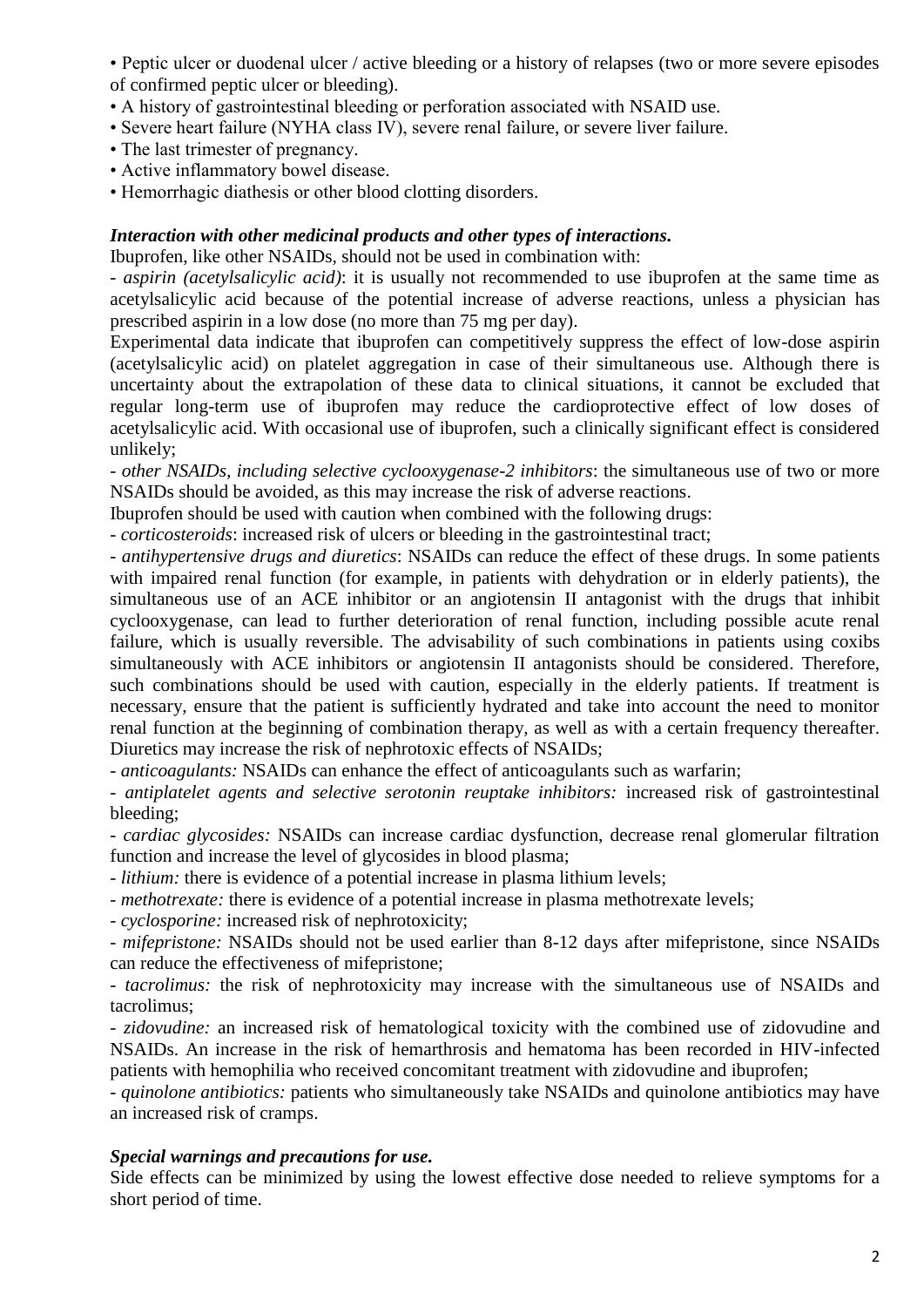In the elderly users, there is an increased incidence of adverse reactions to NSAIDs, especially gastrointestinal bleeding and perforation, which can be fatal.

*Respiratory effects.* 

In patients who suffer from bronchial asthma or allergic diseases, or have a history of these diseases, bronchospasm may occur.

*Other NSAIDs*.

Avoid the simultaneous use of ibuprofen with other NSAIDs, including selective cyclooxygenase-2 inhibitors.

*Systemic lupus erythematosus and mixed connective tissue disease.*

Ibuprofen should be used with caution in case of manifestations of systemic lupus erythematosus and mixed connective tissue disease due to the increased risk of aseptic meningitis.

Cases of aseptic meningitis have been reported with ibuprofen. Although this effect is more likely in patients with systemic lupus erythematosus and other connective tissue diseases, such cases have also been reported in some patients without chronic diseases, therefore this should be taken into account when using this medicinal drug.

*Cardiovascular and cerebrovascular effects.*

Patients with a history of hypertension and / or heart failure should be careful when starting ibuprofen treatment (consultation with a doctor is required), since cases of fluid retention, hypertension and edema associated with NSAID therapy have been reported.

Clinical studies suggest that the use of ibuprofen, especially in high doses (2400 mg per day), may be associated with a slightly increased risk of arterial thrombotic complications (for example, myocardial infarction or stroke). In general, epidemiological data do not suggest that low doses of ibuprofen (for example, <1200 mg daily) may lead to an increased risk of arterial thrombotic complications.

Patients with uncontrolled arterial hypertension, congestive heart failure (NYHA Class II-III), with diagnosed coronary artery disease, peripheral arterial disease and / or cerebrovascular disease should be treated with ibuprofen only after a thorough assessment of the clinical picture. High doses of the drug (2400 mg per day) should be avoided.

Clinical picture should also be carefully evaluated before starting a long-term treatment of patients with risk factors for cardiovascular complications (for example, arterial hypertension, hyperlipidemia, diabetes mellitus, smoking), especially if high doses of ibuprofen (2400 mg per day) are required. *Effects on the kidneys / liver.*

Caution should be exercised in patients with renal insufficiency due to the possibility of impairment of renal function. Ibuprofen should be used with caution in patients with kidney or liver diseases, and especially during concomitant diuretic therapy, since inhibition of prostaglandins can lead to fluid retention and further impairment of renal function. These patients should receive the lowest possible dose of ibuprofen and their renal function should be monitored on a regular basis. In case of dehydration, adequate fluid intake must be ensured. There is a risk of kidney failure in children (over 6 years of age) and adolescents with dehydration.

In general, the systematic use of analgesics, especially combinations of various pain relievers, can lead to long-term renal damage with the risk of renal failure (analgesic nephropathy). The highest risk of this reaction exists in elderly patients, patients with renal insufficiency, heart failure and hepatic insufficiency, as well as in those receiving diuretic or ACE inhibitor therapy. After discontinuation of NSAID therapy, a return to the pre-treatment condition is usually achieved.

Like other NSAIDs, ibuprofen can cause slight temporary increases in certain indicators of liver function, as well as significant increases in AST and ALT levels. In case of a significant increase in these indicators, treatment should be discontinued.

With prolonged use of ibuprofen, it is necessary to regularly check the indicators of liver function, renal function, as well as hematological function / blood picture.

*Effects on fertility in women.*

There is limited evidence that drugs inhibiting cyclooxygenase / prostaglandin synthesis can impair fertility in women by affecting ovulation. This process is reversible after discontinuing treatment. *Effects on the gastrointestinal tract*.

NSAIDs should be used with caution in patients with a history of gastrointestinal diseases (ulcerative colitis, Crohn's disease), as these conditions may worsen.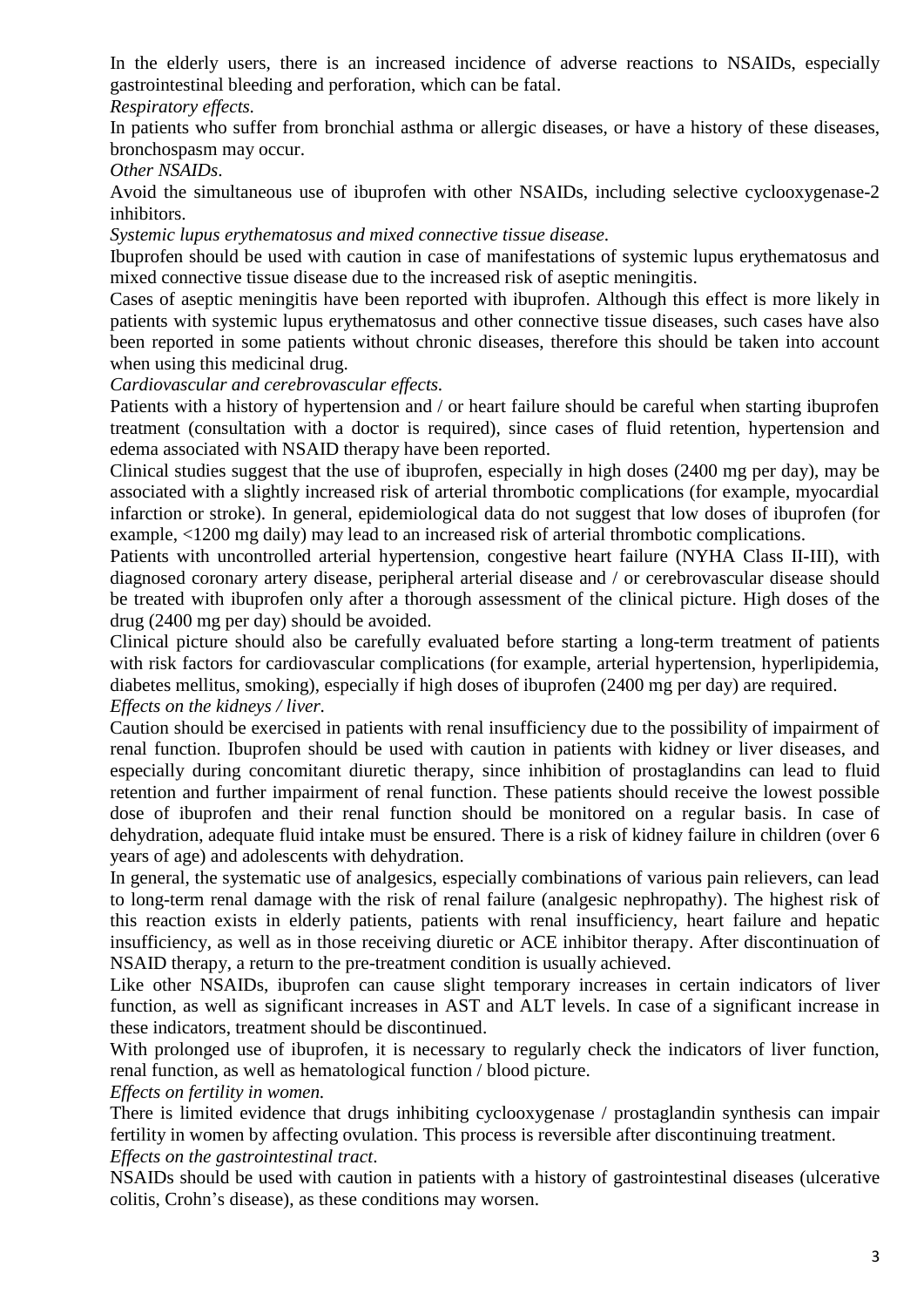There are reports of cases of gastrointestinal bleeding, ulceration or perforation, which can be fatal, occurring at any stage of treatment with all NSAIDs, regardless of the presence of warning symptoms or disorders of the gastrointestinal tract in a patient's past medical history.

The risk of gastrointestinal bleeding, ulceration or perforation increases with increasing doses of NSAIDs in patients with a history of ulcers, especially those complicated by bleeding or perforation, as well as in the elderly group. Such patients should begin treatment with the lowest available dose. Combination therapy with protective drugs (for example, misoprostol or proton pump inhibitors) is recommended for these patients, as well as for patients who require the simultaneous use of low doses of acetylsalicylic acid or other drugs that can increase the risks for the gastrointestinal tract.

Patients with a history of gastrointestinal toxicity, especially the elderly patients, should report any unusual symptoms from the gastrointestinal tract (especially gastrointestinal bleeding), in particular, at the beginning of treatment.

Long-term use of any pain relievers for headaches can worsen your condition. In such cases, you should consult a doctor and stop treatment. Consideration should be given to the likelihood of headaches caused by abuse of the medicinal drug in patients with frequent or daily headaches despite (or due to) regular use of headache medications.

Caution should be exercised when treating patients who receive concomitant medications that may increase the risk of ulceration or bleeding, such as oral corticosteroids, anticoagulants (for example, warfarin), selective serotonin reuptake inhibitors, or antiplatelet agents (for example, aspirin).

In case of gastrointestinal bleeding or ulceration in patients who receive ibuprofen, treatment should be stopped immediately.

*Effects on the skin and subcutaneous tissue.*

Very rare serious skin reactions that can lead to death have been reported, including exfoliative dermatitis, Stevens-Johnson syndrome, and toxic epidermal necrolysis that occur with NSAIDs (see Adverse Reactions).

A high risk of such reactions is observed in the early stages of therapy; in most cases, the onset of such reactions occurs within the first month of treatment.

A case of acute generalized exanthematous pustulosis, which arose after the use of drugs containing ibuprofen, was also reported.

Ibuprofen should be discontinued at the first signs and symptoms of skin lesions, such as skin rashes, mucosal lesions, or any other sign of hypersensitivity.

In exceptional cases, chickenpox can cause severe infectious complications on the skin and soft tissues. During a chickenpox period, the effect of NSAIDs on the worsening of these infections cannot be excluded. Therefore, it is recommended to avoid using ibuprofen in case of chickenpox.

*Masking the symptoms of underlying infections*. Ibuprofen can mask the symptoms of an infectious disease, which can delay the initiation of appropriate treatment and thus complicate the course of the disease. This has been observed in bacterial community-acquired pneumonia and bacterial complications of chickenpox. When ibuprofen is used to subdue an increased body temperature or to relieve pain caused by infection, monitoring of the infection is recommended. In an out-of-hospital setting, the patient should see a doctor if symptoms persist or worsen.

# *Fertility, pregnancy and lactation.*

Suppression of prostaglandin synthesis can adversely affect pregnancy and/or embryo/fetal development. Epidemiological data indicate an increased risk of miscarriage, congenital heart defects and gastroschisis after using prostaglandin synthesis inhibitors at an early stage of pregnancy. The absolute risk of cardiovascular malformations increased from less than 1% to 1.5%. The risk is thought to increase with dose and duration of therapy.

In animals, the use of inhibitors of prostaglandin synthesis led to an increase in the incidence of preand post-implantation miscarriages and mortality of embryos/fetuses. In addition, an increased frequency of various malformations, including malformations of the cardiovascular system, has been reported in animals treated with prostaglandin synthesis inhibitors during a period of organogenesis.

Ibuprofen should not be taken in the first two trimesters of pregnancy unless it is absolutely necessary. If ibuprofen is used by a woman who is trying to become pregnant or during the first and second trimesters of pregnancy, the lowest possible dose should be used for a short period of time.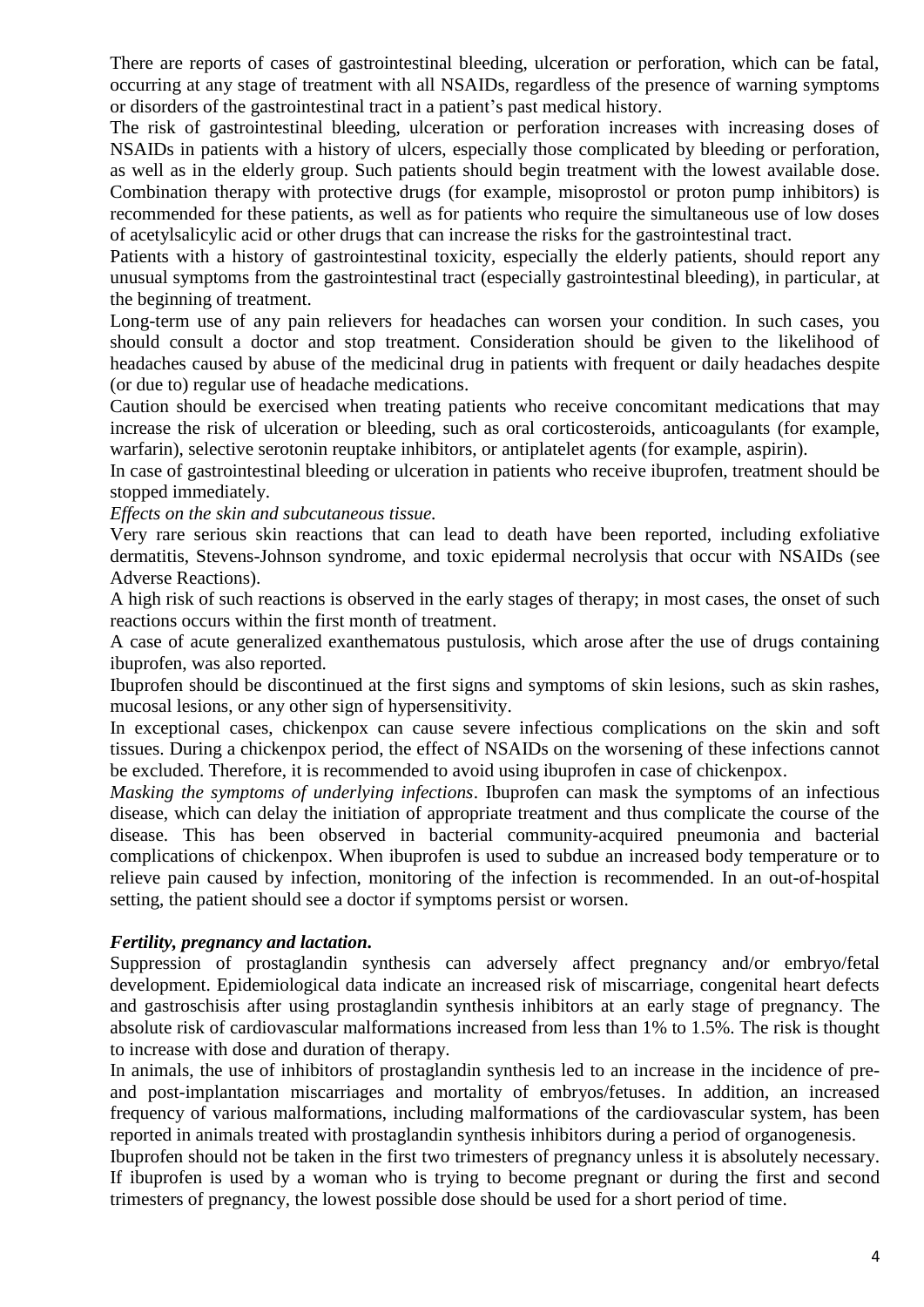During the third trimester of pregnancy, all inhibitors of prostaglandin synthesis may pose the following risks:

for the fetus: cardiopulmonary toxicity (characterized by premature closure of the ductus arteriosus and pulmonary hypertension); impaired renal function, which can progress to renal failure, accompanied by oligohydramnios;

for the mother at the end of pregnancy: an increase in the bleeding period is possible; antiplatelet effect, which can develop even at very low doses; inhibition of uterine contractions, which leads to a delay or an increase in the duration of labor.

So, ibuprofen is contraindicated during the third trimester of pregnancy.

In limited studies, ibuprofen has been found in breast milk at a very low concentration, so it is unlikely that it could adversely affect a breastfed infant.

# *Effects on ability to drive and use machines.*

Provided that the drug is used in accordance with the recommended doses and duration of treatment, no effect on the ability to drive vehicles or operate other mechanisms is expected.

# *Posology and method of administration.*

For oral administration. Side effects can be minimized by using the minimum effective dose for the shortest period of time necessary to control symptoms (see Special Warnings and Precautions for Use). The minimum effective dose should be used for the short period necessary to relieve pain (no more than 5 days) or symptoms of fever (3 days). If you need to use the drug for more than 5 days (if symptoms persist), please consult a doctor.

The drug can be prescribed for adults and children weighing more than 20 kg (older than 6 years old). Usual doses are at the rate of 20 to 30 mg/kg of body weight per day. Do not exceed the dose of 30 mg/kg of body weight per day.

Children weighing from 20 to 30 kg (from 6 to 11 years old) should take a dose of 200 mg (1 tablet); if necessary, the same dose can be repeated 6 hours later, but in any case, do not use more than 600 mg (3 tablets) per day.

Adults and children weighing more than 30 kg should take a dose of 200-400 mg (1-2 tablets) every 4- 6 hours if necessary. The tablets must be taken with water. Do not use more than 1200 mg (6 tablets) in 24 hours.

Elderly patients do not require special dosages.

Patients with mild to moderate renal and hepatic impairment do not require any dose adjustment.

# *Children.*

Do not use in children weighing less than 20 kg. Do not use in children under 6 years of age.

# *Overdose.*

Most reported overdose cases are asymptomatic. The risk of symptoms occurs when the dose of ibuprofen is higher than 80-100 mg/kg. The use of the drug in children at a dose of 400 mg/kg may lead to symptoms of intoxication. In adults, the dose response is less prominent. The half-life for overdose is 1.5-3 hours.

*Symptoms.* Overdose symptoms occur within 4 hours after taking the drug. In most patients, the use of a clinically significant amount of NSAIDs caused mild overdose symptoms, including nausea, vomiting, epigastric pain, or, less commonly, diarrhea. Tinnitus, headache, and gastrointestinal bleeding may also occur. In case of more severe poisoning, toxic damage to the central nervous system is possible in the form of vertigo, dizziness, lethargy, drowsiness, and sometimes – an agitated state, ataxia, disorientation or coma. Sometimes patients develop cramps. In severe poisoning, hyperkalemia, metabolic acidosis and an increase in PT/INR may occur (probably due to interaction with blood clotting factors circulating in the bloodstream). In rare cases, moderate to severe symptoms such as acute renal failure, liver damage, hypotension, hypothermia, cyanosis, shortness of breath / acute respiratory distress syndrome and short-term episodes of apnea (in children after using large amounts of the drug) have been observed. Patients with bronchial asthma may experience an exacerbation of the disease. Nystagmus, blurred vision and loss of consciousness are also possible.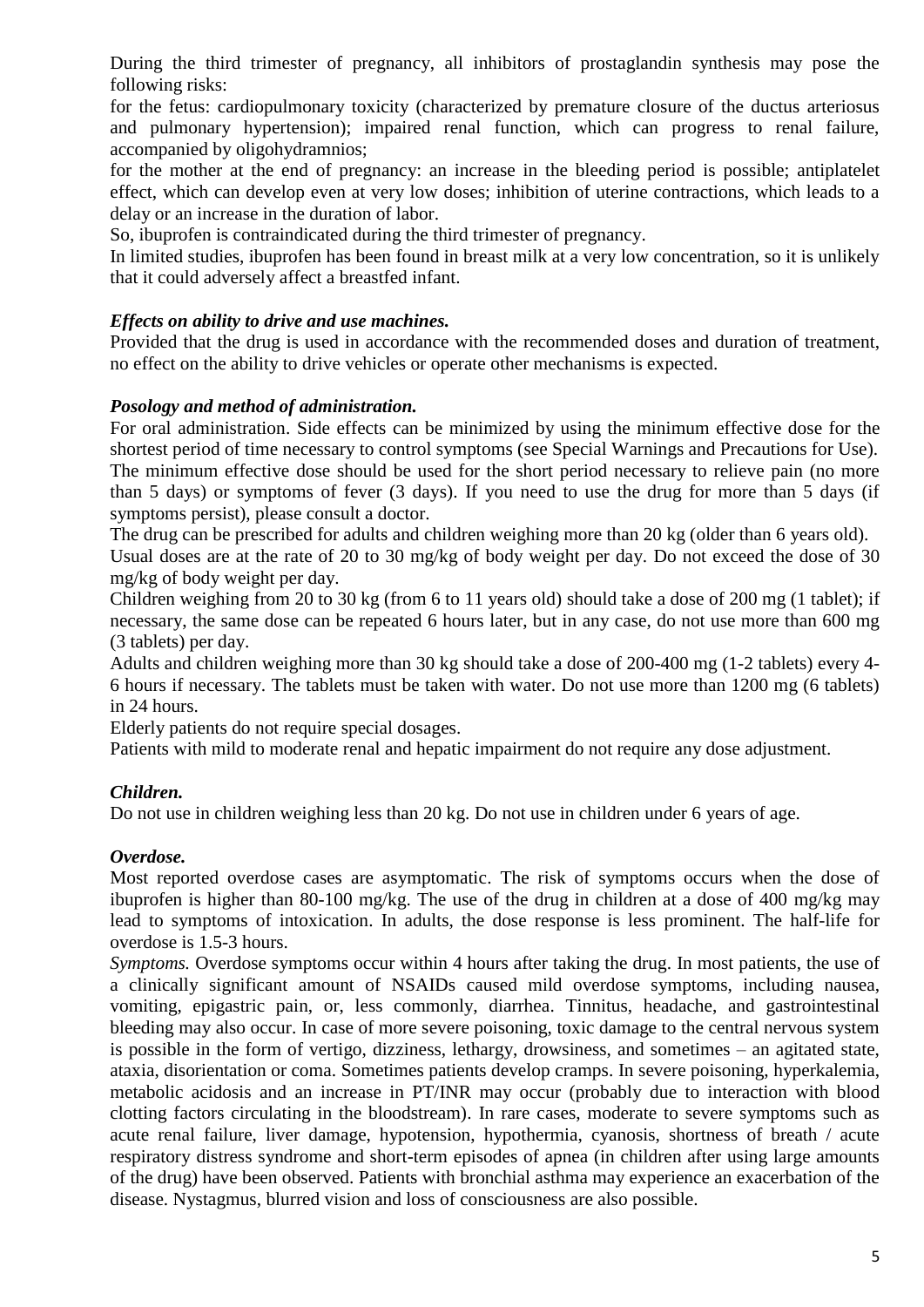*Treatment.* There is no specific antidote. Treatment should be symptomatic and supportive, and include ensuring airway patency and monitoring heart and vital signs until the condition returns to normal. When using small amounts of the drug (less than ibuprofen 50 mg/kg), it is recommended to drink water in order to minimize disturbances from the gastrointestinal tract. When using large amounts, it is recommended to use activated charcoal orally or gastric lavage if no more than 1 hour has elapsed after the patient has used a potentially toxic dose of the drug and the patient has not used a life-threatening amount of the drug. If ibuprofen has already been absorbed, alkaline agents can be used to help eliminate acidic ibuprofen in the urine. The benefits of such measures as forced diuresis, hemodialysis and hemoperfusion have not been proven, since ibuprofen has a high degree of binding to plasma proteins. For frequent or prolonged cramps, treatment should be given by intravenous diazepam or lorazepam. For the treatment of bronchial asthma bronchodilators should be used. Please, seek medical advice from your doctor.

# *Undesirable effects.*

Adverse reactions that have occurred with the use of ibuprofen are listed below by organ systems and the frequency of their manifestation. The frequency of adverse reactions is defined as follows: very common ( $\geq$ 1/10), common ( $\geq$ 1/100 to <1/10), uncommon ( $\geq$ 1/1,000 to <1/100), rare ( $\geq$ 1/10,000 to  $\langle 1/1,000 \rangle$ , very rare ( $\langle 1/10,000 \rangle$ ) and Not known (cannot be estimated from the available data). Within each group, the frequencies of adverse reactions are listed in decreasing order of severity.

The list of the following adverse reactions refers to those observed with the short-term use of ibuprofen in OTC doses. In cases of a long-term treatment of chronic conditions, additional side effects may occur.

The most common adverse reactions are from the gastrointestinal tract. In general, adverse reactions are dose dependent, including the risk of gastrointestinal bleeding depending on the dose and duration of treatment.

*Blood and lymphatic system disorders:* 

very rare: hematopoiesis disorder (anemia, leukopenia, thrombocytopenia, pancytopenia, agranulocytosis). The first signs are fever, sore throat, surface sores in oral cavity, flu-like symptoms, severe exhaustion, unexplained bleeding, and hematomas of unknown etiology.

#### *Immune system disorders:*

Hypersensitivity reactions<sup>1</sup>; uncommon: urticaria and itching; very rare: severe hypersensitivity reactions, the symptoms of which may include swelling of the face, tongue and larynx, shortness of breath, tachycardia, arterial hypotension (anaphylactic reactions, angioedema or severe shock); frequency unknown: airway reactivity, including bronchial asthma, exacerbation of asthma, bronchospasm or shortness of breath.

*Nervous system disorders*:

uncommon: headache; very rarely: aseptic meningitis<sup>2</sup>

*Cardiac disorders*:

Not known: heart failure, edema.

Clinical study data and epidemiological data indicate that the use of ibuprofen, especially with longterm treatment and high doses of 2400 mg per day, may be associated with a slightly increased risk of arterial thrombotic complications (for example, myocardial infarction or stroke).

#### *Vascular disorders*:

Not known: arterial hypertension.

*Digestive system:*

uncommon: abdominal pain, nausea, dyspepsia; rarely: diarrhea, flatulence, constipation and vomiting; very rare: gastric ulcer and duodenal ulcer, perforation or gastrointestinal bleeding, melena, bloody vomiting, sometimes fatal (especially in elderly patients), ulcerative stomatitis, gastritis;

not known: exacerbation of colitis and Crohn's disease.

*Hepatobiliary disorders*:

very rare: impaired liver function.

*Skin and subcutaneous tissues disorders:*

uncommon: various skin rashes;

very rare: severe forms of skin reactions such as bullous reactions, including Stevens-Johnson syndrome, erythema multiforme and toxic epidermal necrolysis may occur;